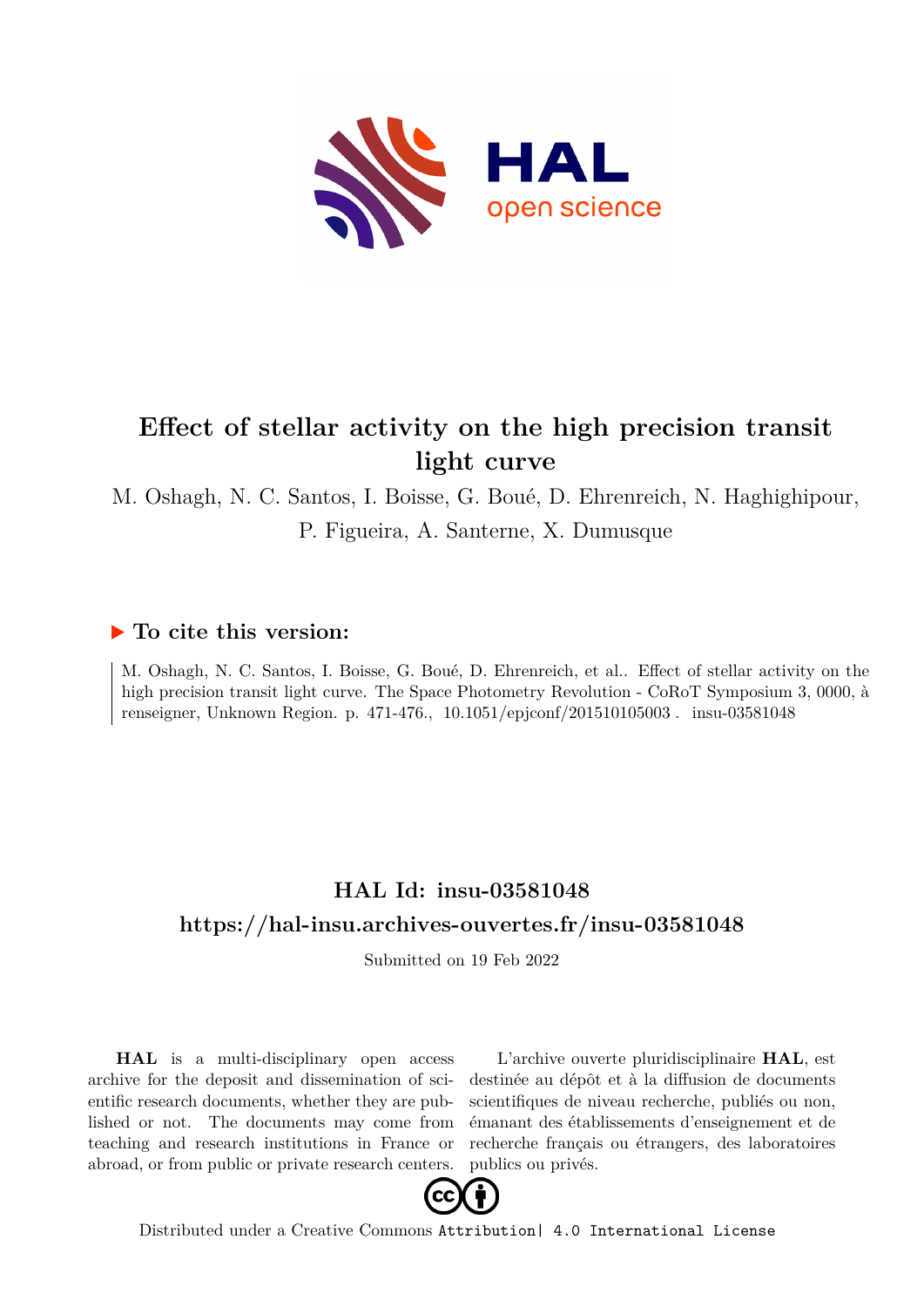## **Effect of stellar activity on the high precision transit light curve**

Oshagh, M.<sup>1,2,3,a</sup>, Santos, N. C.<sup>1,2,3</sup>, Boisse, I.<sup>4</sup>, Boué, G.<sup>5</sup>, Ehrenreich, D.<sup>6</sup>, Haghighipour, N.<sup>7</sup>, Figueira, P.<sup>1,2</sup>, Santerne, A.<sup>1,2</sup>, and Dumusque,  $X$ .<sup>8</sup>

- $1$  Centro de Astrofísica, Universidade do Porto, Rua das Estrelas, 4150-762 Porto, Portugal
- email: moshagh@astro.up.pt<br><sup>2</sup> Instituto de Astrofísica e Ciências do Espaço, Universidade do Porto, CAUP, Rua das Estrelas, PT4150-762 Porto, Portugal
- $^3\,$  Departamento de Física e Astronomia, Faculdade de Ciências, Universidade do Porto,Rua do Campo Alegre, 4169-007 Porto, Portugal
- <sup>4</sup> Aix Marseille University, CNRS, LAM (Laboratoire d'Astrophysique de Marseille) UMR 7326, F-13388 Marseille Cedex 13, France
- $5$  Astronomie et Syst $\tilde{A}$  mes Dynamiques, IMCCE-CNRS UMR 8028, Observatoire de Paris, UPMC, 77 Av. Denfert-Rochereau, F-75014 Paris, France
- $^6$  Observatoire de Genève, Université de Genève, 51 chemin des Maillettes, CH-1290 Sauverny, Switzerland
- <sup>7</sup> Institute for Astronomy and NASA Astrobiology Institute, University of Hawaii-Manoa, 2680 Woodlawn Drive, Honolulu, HI 96822,USA
- <sup>8</sup> Harvard-Smithsonian Center for Astrophysics, 60 Garden Street, Cambridge, MA 02138, USA

**Abstract.** Stellar activity features such as spots and plages can create difficulties in determining planetary parameters through spectroscopic and photometric observations. The overlap of a transiting planet and a stellar spot, for instance, can produce anomalies in the transit light curve that may lead to inaccurate estimation of the transit duration, depth, and timing. Such inaccuracies can affect the precise derivation of the planet's radius. In this talk we will present the results of a quantitative study on the effects of stellar spots on high precision transit light curves. We show that spot anomalies can lead to the estimate of a planet radius that is 4% smaller than the real value. The effects on the transit duration can also be of the order of 4%, longer or shorter. Depending on the size and distribution of spots, anomalies can also produce transit timing variations with significant amplitudes. For instance, TTVs with signal amplitudes of 200 seconds can be produced by spots as large as the largest sunspot. Finally, we examine the impact of active regions on the transit depth measurements in different wavelengths, in order to probe the impact of this effect on transmission spectroscopy measurements. We show that significant (up to  $10\%$ ) underestimation/overestimation of the planet-to-star radius ratio can be measured, especially in the short wavelength regime.

## **1 Introduction**

Stellar active region such as spots and plages which are not occulted by a transiting planet can produce outside-transit light-curve variations that can lead to a wrong estimation of planet

e-mail: moshagh@astro.up.pt

This is an Open Access article distributed under the terms of the Creative Commons Attribution License 4.0, which permits unrestricted use, distribution, and reproduction in any medium, provided the original work is properly cited.

Article available at <http://www.epj-conferences.org> or <http://dx.doi.org/10.1051/epjconf/201510105003>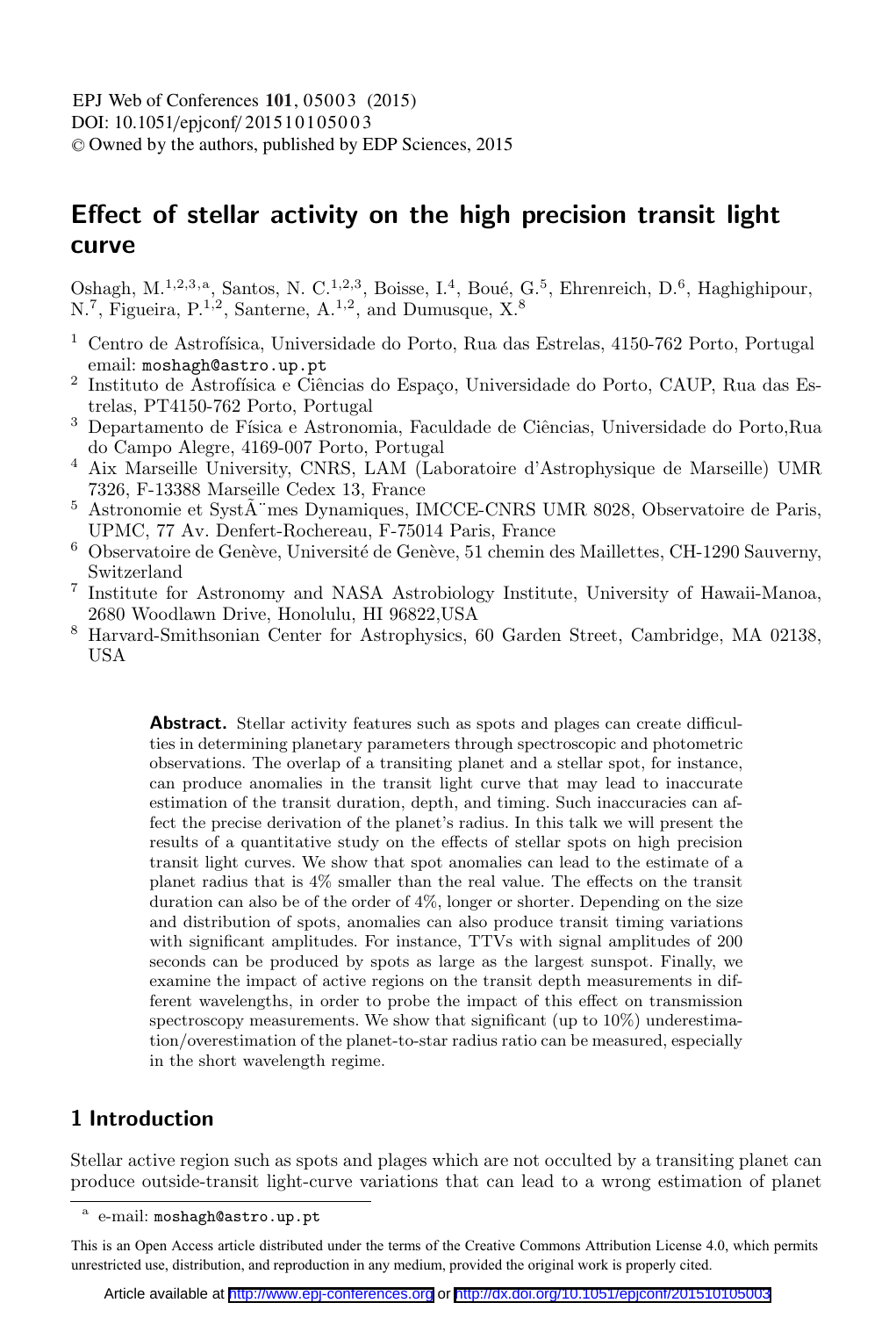#### EPJ Web of Conferences

parameters such as its radius and the limb darkening coefficients of the host star (e.g, Czesla et al. 2009, Csizmadia et al. 2013 ). The overlap of a transiting planet and stellar spots can produce anomalies in the transit light-curve that may also lead to an incorrect determination of planetary parameters, such as the planet radius, orbital incliantion of planet and can also cause offsets in the transit-timing measurement that can lead to a false-positive detection of a non-transiting planet by transit-timing variation (TTV) method (Oshagh et al. 2012, Oshagh et al. 2013a).

#### **2 Effect of the stellar spot occultation on the transit time**

We examine the effect of stellar spots occultation on the transit light-curve and its corresponding planetary transit timing. For this purpose, we generated a large number of transit light-curves for a system with a spotted star, and to understand how the spot occultation affects the transit timing of the planet, we fit these light curves with the light curve of a system in which the effect of the spot-planet overlap was not taken into account. In the fitting procedure, we allowed the depth, duration, and time of the transit to vary as free parameters, keeping other parameters of the system constant to their values. The best fit of the no-anomaly light curve to each simulated transit light-curve with anomaly will give the best value for the transit timing. To study the effects of the planet size and the spot filling factor, we considered the radius of the planet to be  $\frac{R_p}{R_s} = 0.1$  and 0.05, and generated light curves in the spot-harboring system for a zero-brightness dark spot with a filling factor of 0.25% and 1%. We then fit again as explained above.

Figure 1 shows the connection between the induced TTV and the position of the planetspot overlap. The TTVs were obtained by calculating the difference between the transit timing in the best-fit model and its known values. Interestingly, the TTV amplitudes show a different behavior from that of the transit anomaly amplitude in term of its location. As shown in the figure, significant TTVs may be produced as a result of the spot anomaly in the transit lightcurve even when the amplitude of the anomaly is not so significant. Our simulations show that the highest TTV value is reached when the position of the overlap between the planet and the spot is at 0.7 stellar radii from the center of the star. This indicates that when studying the effects of spot anomalies on variations in transit timing, one can only focus on this area where the TTV has its highest value. Figure 1 also shows that for a transiting planet with  $\frac{R_p}{R_s}$  $= 0.1$  overlapping a spot with a filling factor of 1%, the highest TTV value can exceed 200 s. Such a large TTV is similar to that induced by an Earth-mass planet in a mean-motion resonance with a Joviantype body transiting a solar-mass star in a three-day orbit (e.g., Boué et al. 2012).

### **3 Impact of occultations of stellar active regions on transmission spectra**

Most attempts in characterizing exoplanetary atmospheres have been made by using the transmission spectroscopy (multiband photometry) of transiting exoplanets. In this approach, observations of planetary transits in different wavelengths are used to determine planet-tostar radius ratio, as a function of color. The inferred wavelength dependence of this quantity is the result of differential absorption in the planetary atmosphere (e.g, Seager & Sasselov 2000; Charbonneau et al. 2002). In most studies using transmission spectroscopy, the impact of stellar features has not been taken into account. Even in the cases of GJ436 and GJ3470, only the impact of non-occulted stellar spots has been discussed. The system of HD 189733 is the only case in which the effect of the occulted stellar spot inside the transit has been taken into account.

We examine the possible impact of the occultation of stellar activity features (such as spots and plages) by transiting planets, on transmission spectra. In particular and for the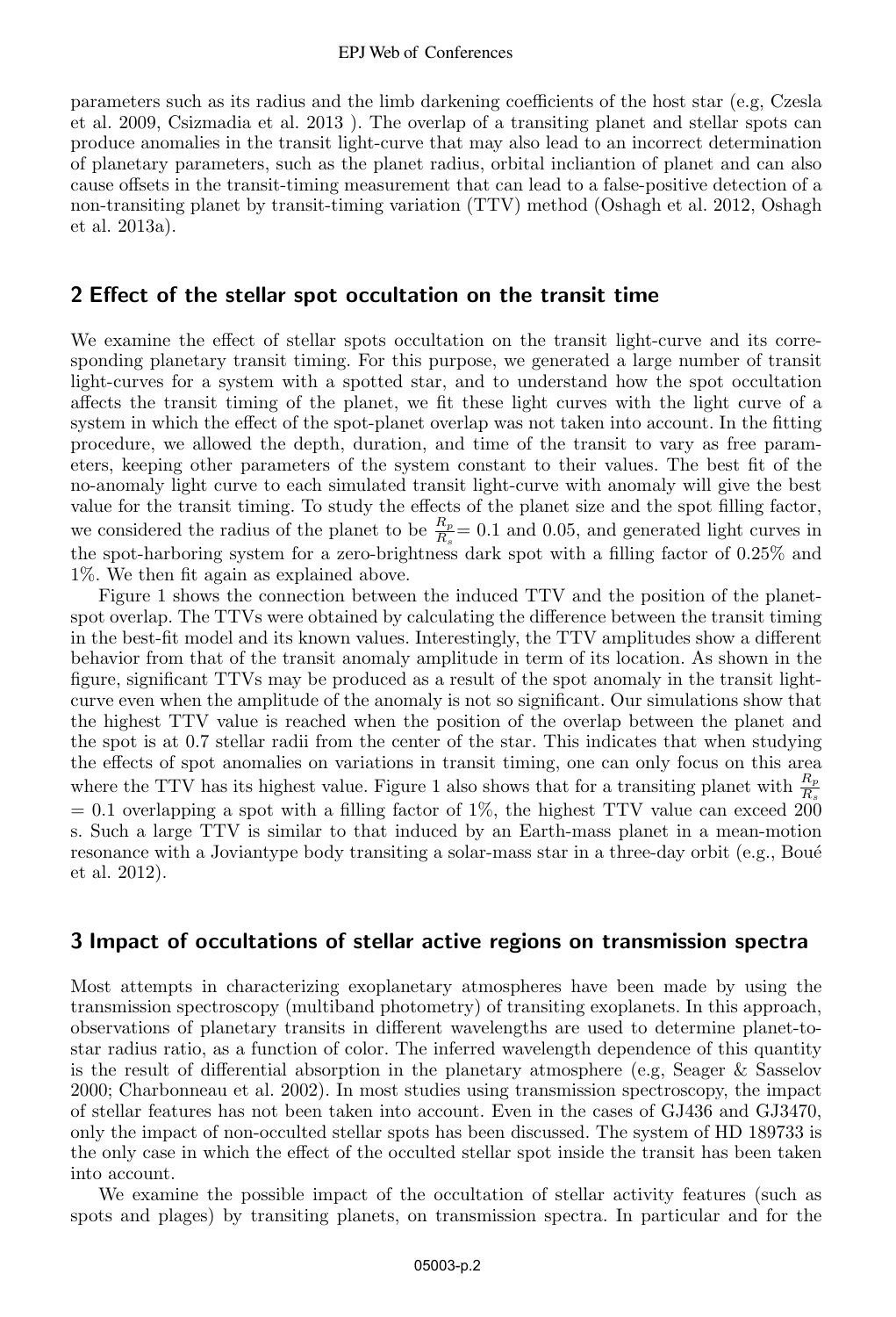

**Fig. 1.** Amplitude of the transit-timing variations as a function of the position of the planet-spot overlap, and for different combinations of the planet-to-star-radius ratio and the spot filling factor.

first time, we explore the impact of the occultation of plages (bright regions in the stellar chromosphere). We perform a large number of simulations to quantify the impact of this effect on the transit depth measurements in differentwavelengths and for various physical configurations. To demonstrate the application of our results, we apply our methodology to the planetary systems of two active stars HD 189733.

Figure 2 shows the relative error in the estimate of the planetary radius obtained from the anomaly-free fitting procedure compared to the radius of the planet that is used in generating the mock light curves (i.e., Neptune or Jupiter radii). As shown here, the underestimation or overestimation of the planet-to-star radius ratio can be quite high ( $\sim 10\%$ ), particularly on the blue side of the spectrum where the stellar active regions show higher contrast. These results also suggest that the stellar spot/plage filling factor seems to play an important role in the estimate of the planet's radius. For instance, the maximum effect appears for the largest filling factors corresponding to models 3, 4, 9 and 10 in the models where a Jupiter- or Neptunesized planet orbit a G-dwarf (see Table 1). It should be noted that the temperature contrast between a stellar active region and its surrounding area and the value of the filling factor impose a strong degeneracy to the estimate of the planet's radius. That is, a variation in the temperature contrast of a spot or plage can be compensated by a properly chosen value of the filling factor, such that different combinations of temperature contrast/filling factor produce the same value for the planet's radius.

### **4 Reanalyzing HD 189733b: Does it have blue sky?**

We examined the possible influences of stellar plages on the spectra of HD 189733b and the measurement of its radius (Pont et al. 2013). We generated mock light curves of HD 189733 for different values of wavelength by considering an overlap between a plage and the transiting planet. We then fitted these mock light curves with models in which the planet/plage occultation was not taken into account. Results of our analysis indicated that the observed transmission spectrum of HD 189733b can be reproduced by considering the planet that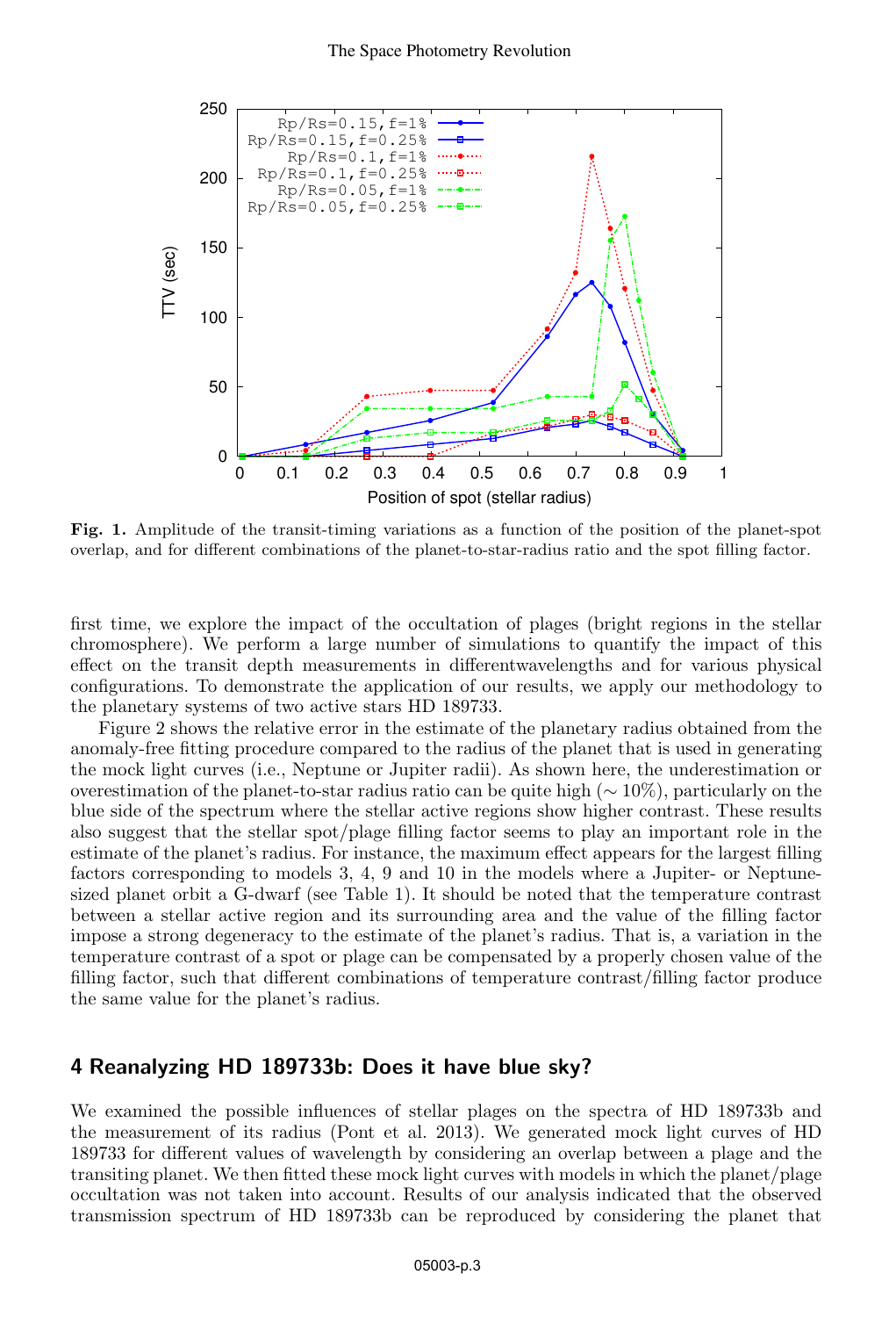

**Fig. 2.** Graphs of the relative error in the estimate of the radius of a transiting planet as a function of wavelength calculated by comparing the value of the planet radius obtained from the best-fitted anomaly-free light-curve with that obtained from the light-curve by taking the effects of stellar spots and plages occultation into account. Different colors correspond to different models, as described in Table 1.

| Model Number                 | $T_*$ | $T_s$ | f        | $R_p/R_*$ |
|------------------------------|-------|-------|----------|-----------|
| $\overline{G}$ dwarf + spot  |       |       |          |           |
| 1                            | 5780  | 4000  | 0.25%    | 0.035     |
| $\overline{2}$               | 5780  | 4000  | 0.25%    | 0.1       |
| 3                            | 5780  | 4000  | $1\%$    | 0.035     |
| 4                            | 5780  | 4000  | $1\%$    | 0.1       |
| G dwarf+ plage               |       |       |          |           |
| 5                            | 5780  | 5880  | 0.25%    | 0.035     |
| 6                            | 5780  | 5880  | 0.25%    | 0.1       |
| 7                            | 5780  | 5880  | $1\%$    | 0.035     |
| 8                            | 5780  | 5880  | $1\%$    | 0.1       |
| 9                            | 5780  | 5880  | 6.25%    | 0.035     |
| 10                           | 5780  | 5880  | 6.25%    | 0.1       |
| $M$ dwarf $+$<br>spot        |       |       |          |           |
| 11                           | 3000  | 2500  | 0.25%    | 0.05      |
| 12                           | 3000  | 2500  | 0.25%    | 0.15      |
| 13                           | 3000  | 2500  | $1\%$    | 0.05      |
| 14                           | 3000  | 2500  | $1\%$    | 0.15      |
| $\overline{M}$ dwarf + plage |       |       |          |           |
| 15                           | 3000  | 3100  | 0.25%    | 0.05      |
| 16                           | 3000  | 3100  | 0.25%    | 0.15      |
| 17                           | 3000  | 3100  | $1\%$    | 0.05      |
| 18                           | 3000  | 3100  | $1\%$    | 0.15      |
| 19                           | 3000  | 3100  | $6.25\%$ | 0.05      |
| 20                           | 3000  | 3100  | 6.25%    | 0.15      |

**Table 1.** Detailed parameters of our models.